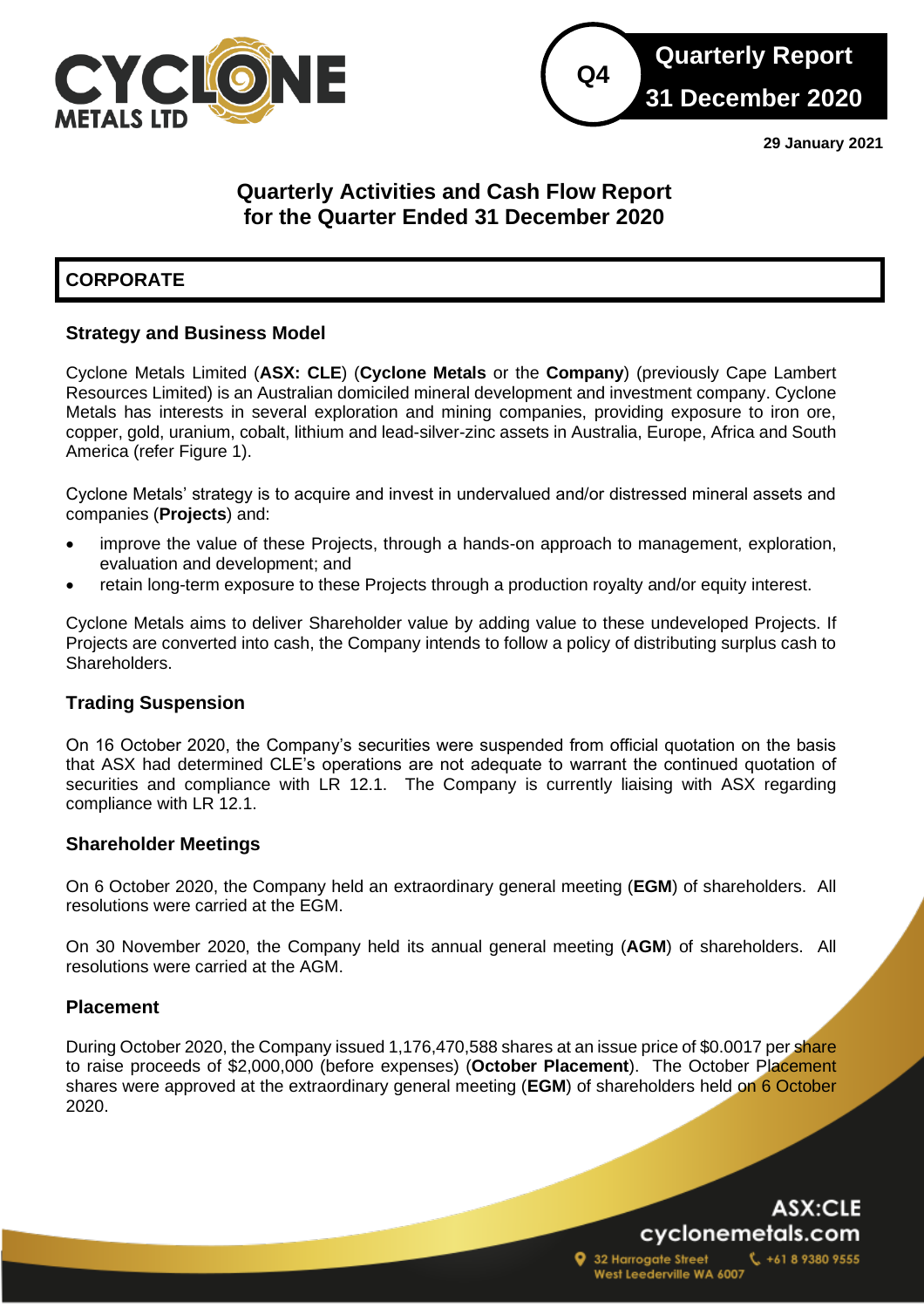

On 18 December 2020, the Company issued 208,000,000 shares at an issue price of \$0.005 per shares to raise proceeds of \$1,040,000 (before expenses) (**December Placement**). Participants of the December Placement were also issued one unlisted option for every two shares at an exercise price of \$0.005 expiring 18 December 2021 (**Placement Options**). The December Placement shares and Placement Options were issued using the Company's capacity under Listing Rule 7.1, and without shareholder approval.

## **Magna Financing Facility**

As previously announced, the Company established an A\$7.5m finance facility with MEF I, L.P. (**Magna**) of which A\$750k (548,310 convertible notes) was drawn down on 19 December 2018.

During the quarter, Magna converted the remaining 108,612 notes which resulted in the issue of 35,951,450 fully paid ordinary shares in the Company. As at 31 December 2020, Magna had no convertible notes remaining.

### **Winance Finance Facility**

On 31 July 2019, the Company announced that it had secured an A\$15m finance facility with Winance Investment LLC (**Winance**) for mining exploration and general working capital purposes.

The initial tranche of A\$1.2m (1,200 convertible notes) was drawn down on 8 August 2019 with the conversion of initial tranche A notes (\$480k or 480 convertible notes) unconditional and the conversion of initial tranche B notes (\$720k or 720 convertible notes) subject to prior approval by Cyclone Metals' shareholders (which was subsequently received on 11 February 2020). Further tranches of A\$13.8m is available in tranches of A\$500k each upon full conversion of the notes from the previous drawdown, subject to a cooling off period.

Full terms and conditions of the convertible securities are included in the announcement released on 31 July 2019.

During the quarter, there were no conversions of notes. As at 31 December 2020, Winance had 10 convertible notes remaining.

#### **Winance Loan**

On 24 January 2020 the Company entered into a \$2.2m secured loan facility with Winance (**Winance Loan**). The parties agreed to vary the terms of the Winance Loan as announced on 30 June 2020.

On 17 September 2020, the Company advised that the parties have agreed that the principle amount of \$2.2m plus accrued interest and outstanding fees will be converted into Shares (subject to receipt of shareholder approval) (**Winance Debt Shares**) based on a share price of AUD \$0.004 on 30 November 2020 (**Extended Maturity Date**).

Prior to the issue of any Winance Debt Shares, the parties varied the agreement so that Shareholder approval was not required for the issue of 450,000,000 Winance Debt Shares (but with the Company's 15% capacity under Listing Rule 7.1) and any further issue of Winance Debt Shares will still be subject to Shareholder approval.

On 16 October 2020, the Company issued 146,518,667 Winance Debt Shares to satisfy interest payable under the Winance Loan following receipt of shareholder approval at the EGM.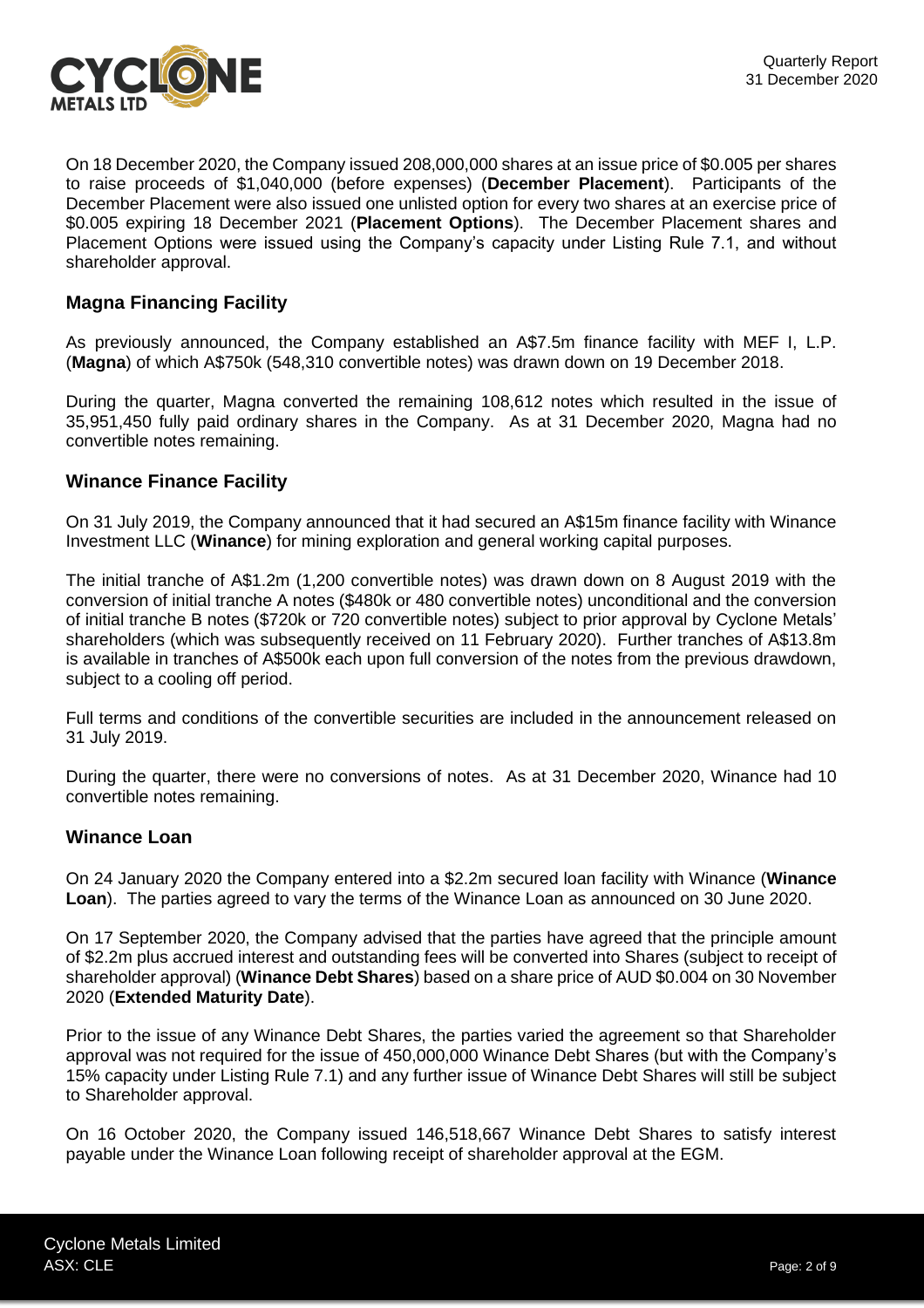

On 22 October 2020, the Company issued 450,000,000 Winance Debt Shares at a price of \$0.004 per Share to Winance in part reduction (\$1,800,000) of the Winance Loan, using the Company's capacity under Listing Rule 7.1.

On 30 November 2020, the Company issued 318,094,100 Winance Debt Shares at a price of \$0.004 per Share to satisfy the balance of the Winance Loan following receipt of shareholder approval at the AGM.

At 31 December 2020, the Winance Loan had been repaid in full.

## **Conversion of Debt**

On 15 October 2020, following receipt of shareholder approval at the AGM, the Company issued 125,631,533 fully paid ordinary shares to Bennett and Co to satisfy debts of \$188,447.

On 16 October 2020, following receipt of shareholder approval at the AGM, the Company issued 228,866,754 fully paid ordinary shares to Directors of the Company to satisfy debts of \$343,300.

On 18 December 2020, the Company issued 6,000,000 fully paid ordinary shares and 3,000,000 unlisted options with at an exercise price of \$0.005 expiring 18 December 2021 to satisfy broker fees of \$30,000 in relation to the December Placement (**Broker Securities**). The Broker Securities were issued using the Company's capacity under Listing Rule 7.1, and without shareholder approval.

### **Other Movements in Securities**

On 16 October 2020, the Company issued 20,000,000 fully paid ordinary shares to Mr Terry Donnelly, the appointed Non-Executive Chairman of the Company. The shares were issued following receipt of shareholder approval at the EGM.

On 18 December 2020, the Company issued 5,000,000 unlisted options to Kapital Global, the broker that facilitated the Winance Loan, and negotiated on behalf of the Company with Winance on the conversion of the Winance Loan into Winance Debt Shares. The options were issued following receipt of shareholder approval at the AGM.

# **Appendix 5B Quarterly Report and Statement of Cash Flows**

The ASX Appendix 5B quarterly report is attached to and lodged with this report. The Company's Appendix 5B Quarterly Report covers the 3-month period from 1 October 2020 to 31 December 2020. As at 31 December 2020, the Company had approximately A\$1,552k.

Subsequent to the quarter end, the Company has made two further instalment payments to the ATO totalling \$520k.

### **Payments to Related Parties and their Associates**

In accordance with ASX Listing Rule 5.3.5, payments to related parties of the Company and their associates during the quarter totalled \$257k relating to the Executive Directors salary and Non-Executive Director fees. This amount is included at Item 6.1 of the Appendix 5B. In addition, there is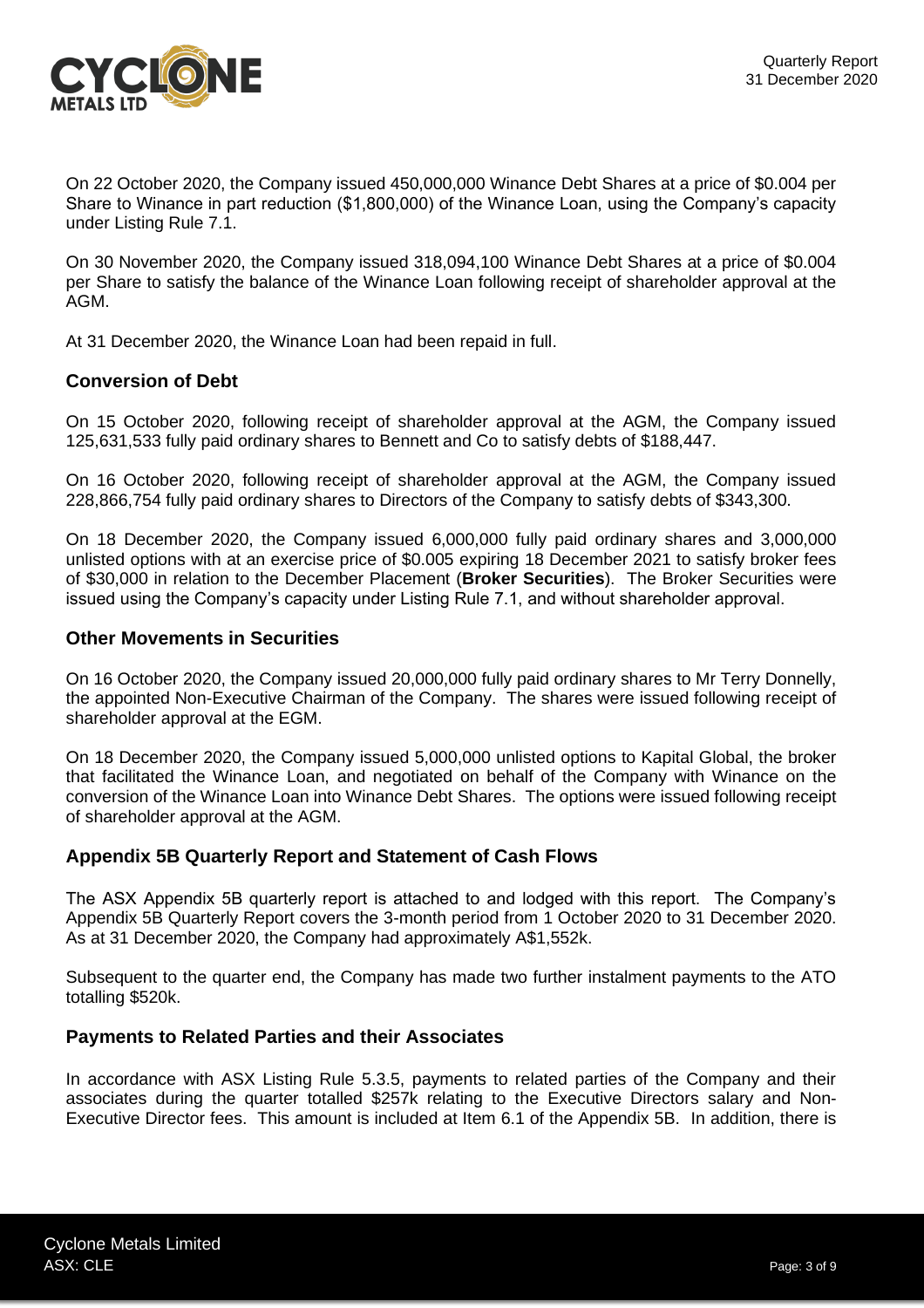

an amount of \$25k included in Item 3.4 of the Appendix 5B in relation to commission paid to Director related entities in respect to the October Placement and December Placement.

Refer to the Remuneration Report in the Annual Report for further details on director remuneration and related party transactions. These amounts are included at Item 6.1 of the Appendix 5B.





# **PROJECTS**

# **Marampa**

Marampa is an iron ore project at the development stage, and is located 90 km northeast of Freetown, Sierra Leone, West Africa (**Marampa** or **Marampa Project**). The Marampa Project comprised one mining licence (ML05/2014) comprising 97.40km2 and one exploration licence (EL46A/2011) comprising 145.86km2. The status of these tenements is as follows: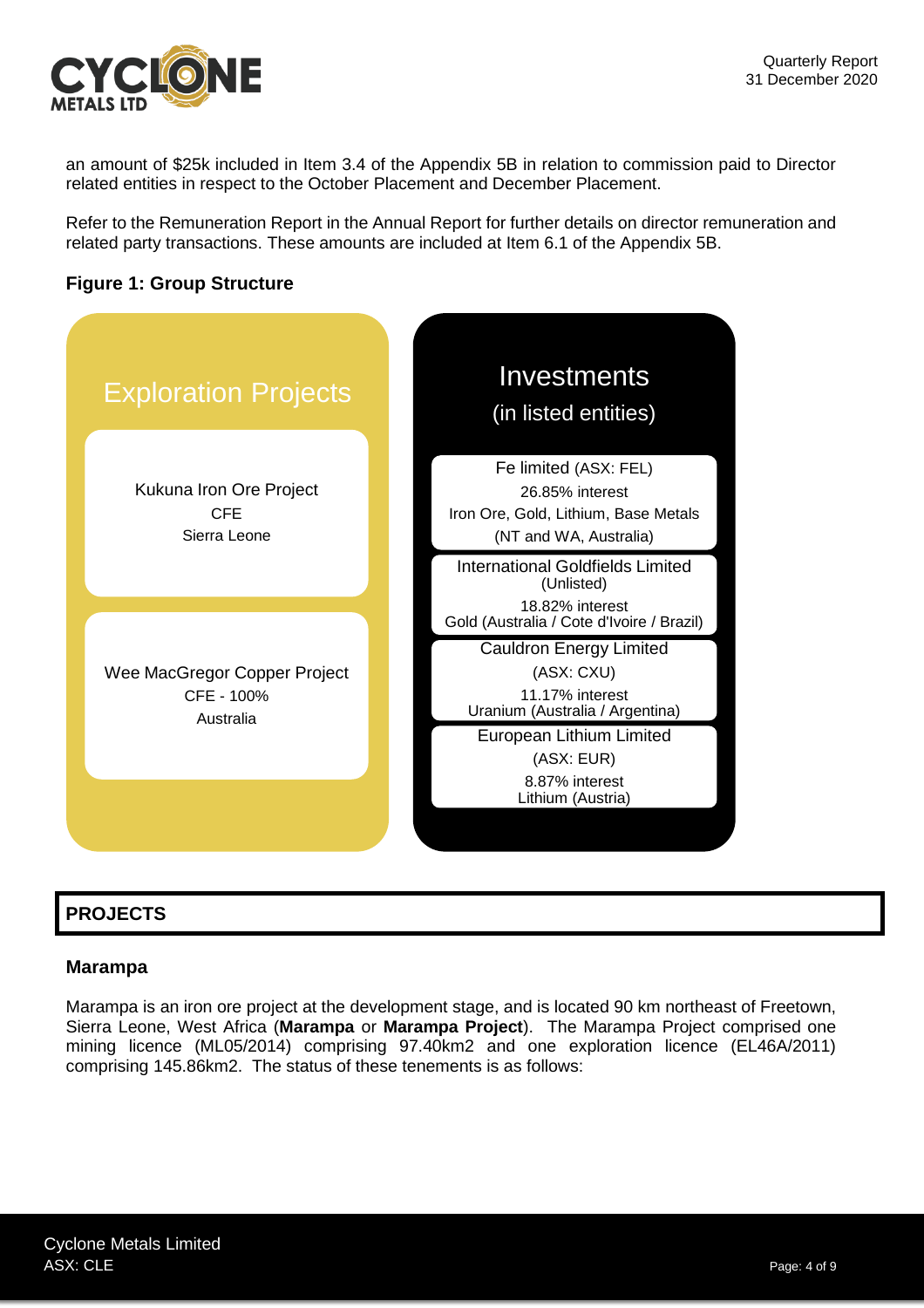

### **ML05/2014**

In 2014, Marampa Iron Ore (SL) Limited (**Marampa SL**), a wholly owned subsidiary of Cyclone Metals was granted the mining and environmental licences for ML05/2014 (together the **Mining Licence**). The Company has spent circa US\$62.7m on exploration and development to date on the Marampa Project.

In September 2018, Marampa SL received a letter from the Sierra Leone Ministry of Mines (**SLMOM**) cancelling the Mining Licence. In 2018, Marampa SL commenced legal action in Sierra Leone to challenge SLMOM's decision to cancel the Mining Licence ML05/2014, however, the Board has agreed to place legal action against the SLMOM on hold.

The Company reconfirms that it does not currently have tenure over ML05/2014. Whilst no formal application has been made to date, the Company has during Q4/2020, and will continue to be, engaged in dialogue with the relevant Sierra Leonean authorities in an attempt to have the Mining Licence reinstated or reissued by mutual agreement. Dialogue has been restricted significantly during the period by the impacts of COVID-19 on travel and government operations. However, the management has continued during Q4/2020 to be very active in discussions with relevant stakeholders at the SL government to fast-track the process getting the mining license issued again. Some ongoing political turmoil makes a prediction when the government would assign the licence uncertain to some extent, but commitment is shown to re-engage the mining license to Marampa Iron Ore LTD, the 100% owned subsidiary of CLE in Sierra Leone.

Whilst there can be no guarantee that the SLMOM will agree to reinstate or reissue a Mining Licence, if Marampa SL were to successfully recover the Mining Licence, the Board is committed to working with the relevant parties to secure access to the necessary plant and equipment and infrastructure to enable the ramp up of the Marampa Project upon the reissuance of the Mining Licence for the benefit of our shareholders as well as, importantly, the Government and People of Sierra Leone.

#### **EL46A/2011**

In 2014, Marampa SL was granted exploration license EL46A/2011. In June 2014 the SLMOM extended EL46A/2011 for a further 2-year term from 31 July 2015 until 31 July 2017. Marampa SL has not paid renewal fees to the SLMOM in respect of EL46A/2011 since 31 July 2017. However, Marampa SL has not received any termination documentation or request for information from the SLMOM, therefore is of the view that EL46A/2011 remains a valid license. Marampa SL has contacted the SLMOM asking them to confirm the status of EL46A/2011 however no response has been received to date therefore tenure over EL46A/2011 remains uncertain. Marampa SL will continue to follow up with the SLMOM to determine the status of EL46A/2011. The management of Marampa SL has continued to be active in discussions with SLMOM to fast-track the process getting the EL46A/2011 to be issued again.

The Board confirms that given the inherent uncertainties relating to the future of the Marampa Project, the carrying value of the Marampa Project in Cyclone Metal's audited accounts was fully impaired as at 30 June 2016 and remains fully impaired.

The Company is currently committing minimum expenditure on the Marampa Project and no exploration activities are currently underway at the Marampa Project.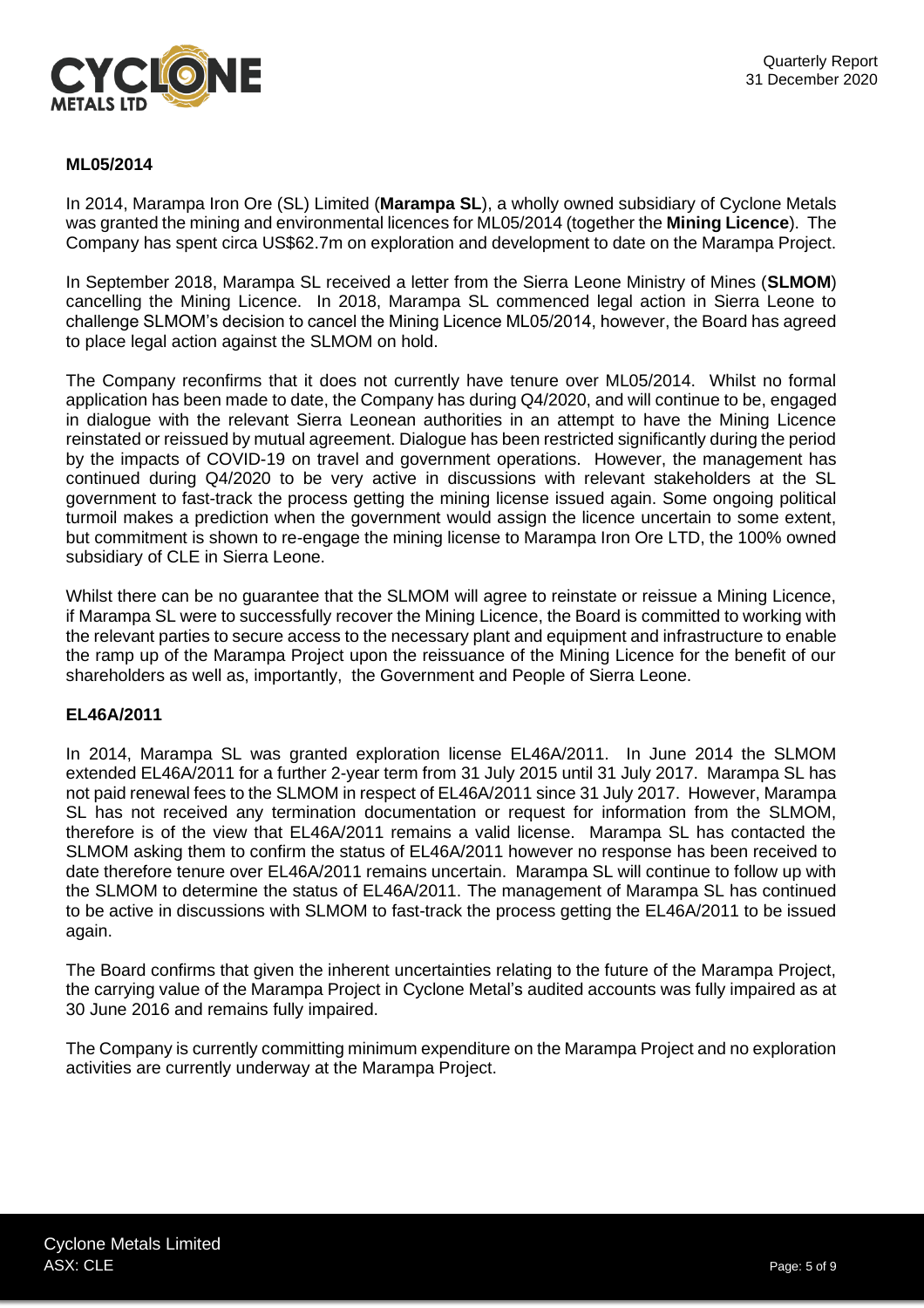

# **Kukuna**

Dempsey Resources Bermuda Limited holds the Kukuna Iron Ore Project located in Sierra Leone (**Kukuna** or **Kukuna Project**).

The Kukuna Project is located 120 km northeast of Freetown in the northwest of Sierra Leone and consists of one exploration licence (EL22/2012) covering 68km2. The licence comprises rocks known to host specular hematite mineralisation. Dempsey has not paid renewal fees to the SLMOM in respect of Kukuna. However Dempsey has not received any termination documentation or request for information from the SLMOM, therefore is of the view that Kukuna remains a valid license.

The Kukuna Project remains under care and maintenance.

## **Mining International Pty Ltd**

Mining International Pty Ltd (**Mining International**), is a wholly owned subsidiary of Cyclone Metals. The Company holds tenure to 4 mining leases at the Wee MacGregor Project located 40 km southeast of Mt Isa in Queensland (refer Figure 2).

The tenements are located within in the Eastern Fold Belt of the Mt Isa inlier. The tenements are located in the Mary Kathleen Zone/Wonga Subprovince. This area is prospective for a variety of deposit types, most notably structurally controlled epigenetic copper and gold deposits.

Cohiba Minerals Limited (**Cohiba**) has a Farm-in agreement with the Company for mining licences ML 2504, ML 2773 and ML 90098.

The Lady Ethleen tenement (ML 2771) has been retained by Cyclone and is currently being utilized for a trial mining and processing exercise using a newly developed green leach process known as GlyLeach ™, (refer ASX announcement 4 October 2020). A proposal for lab test work has been agreed on with Mining and Processing Solutions (MPS) to commence during Q1 2021. A drill rig has been tentatively booked to begin on the  $15<sup>th</sup>$  February 2021 to obtain sufficient sample of oxide, transitional and sulphide material for use in lab testwork. Subject to border restrictions between Queensland and WA, drilling will commence on schedule and is expected to be completed within the week. Sample will then be freighted as soon as possible to Perth for commencement of proposed lab work.

Figure 2 – Wee McGregor Project Location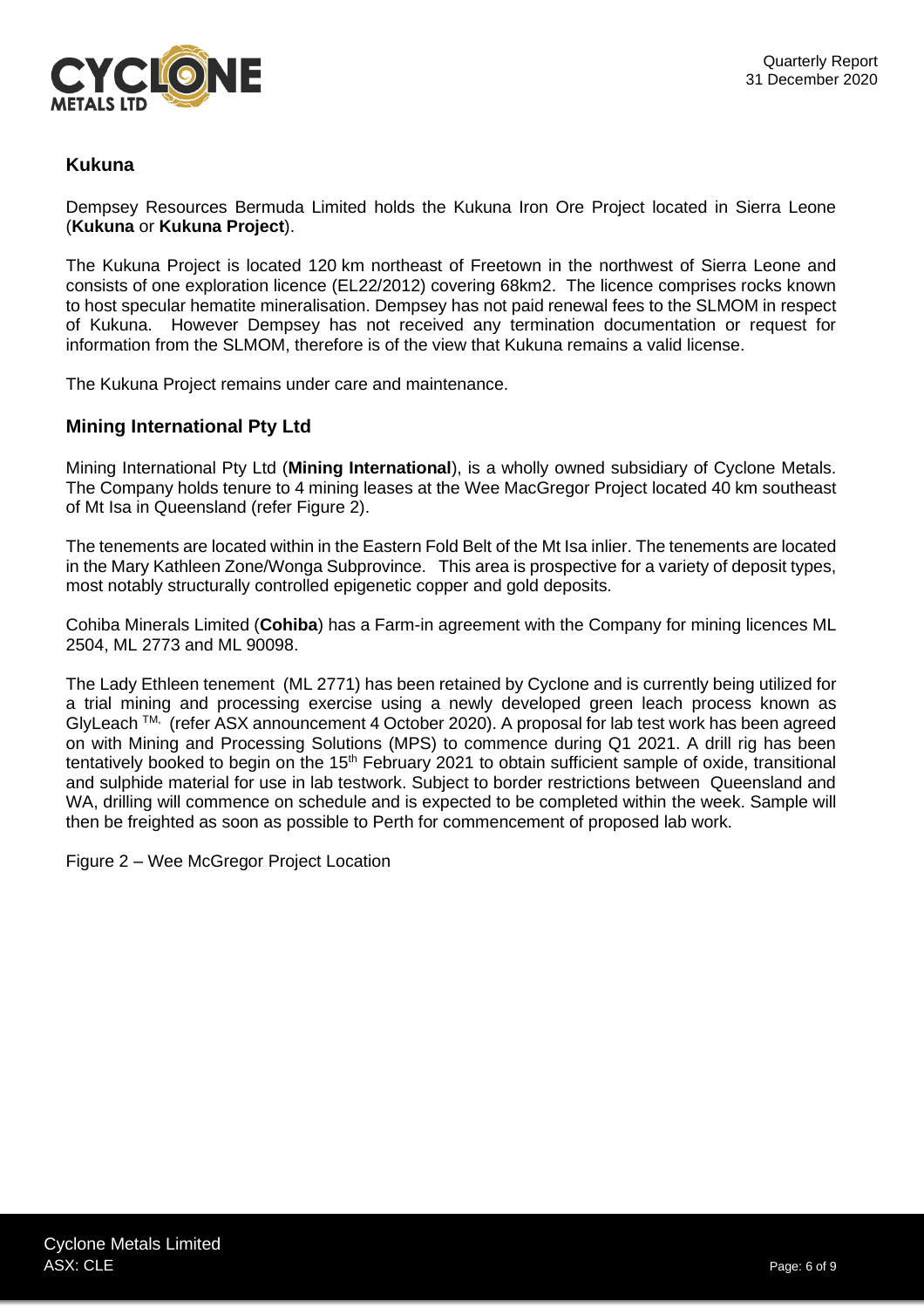





# **Yalardy**

On 11 September 2020, the Company announced that it has lodged applications for two tenements in the Carnarvon basin of WA.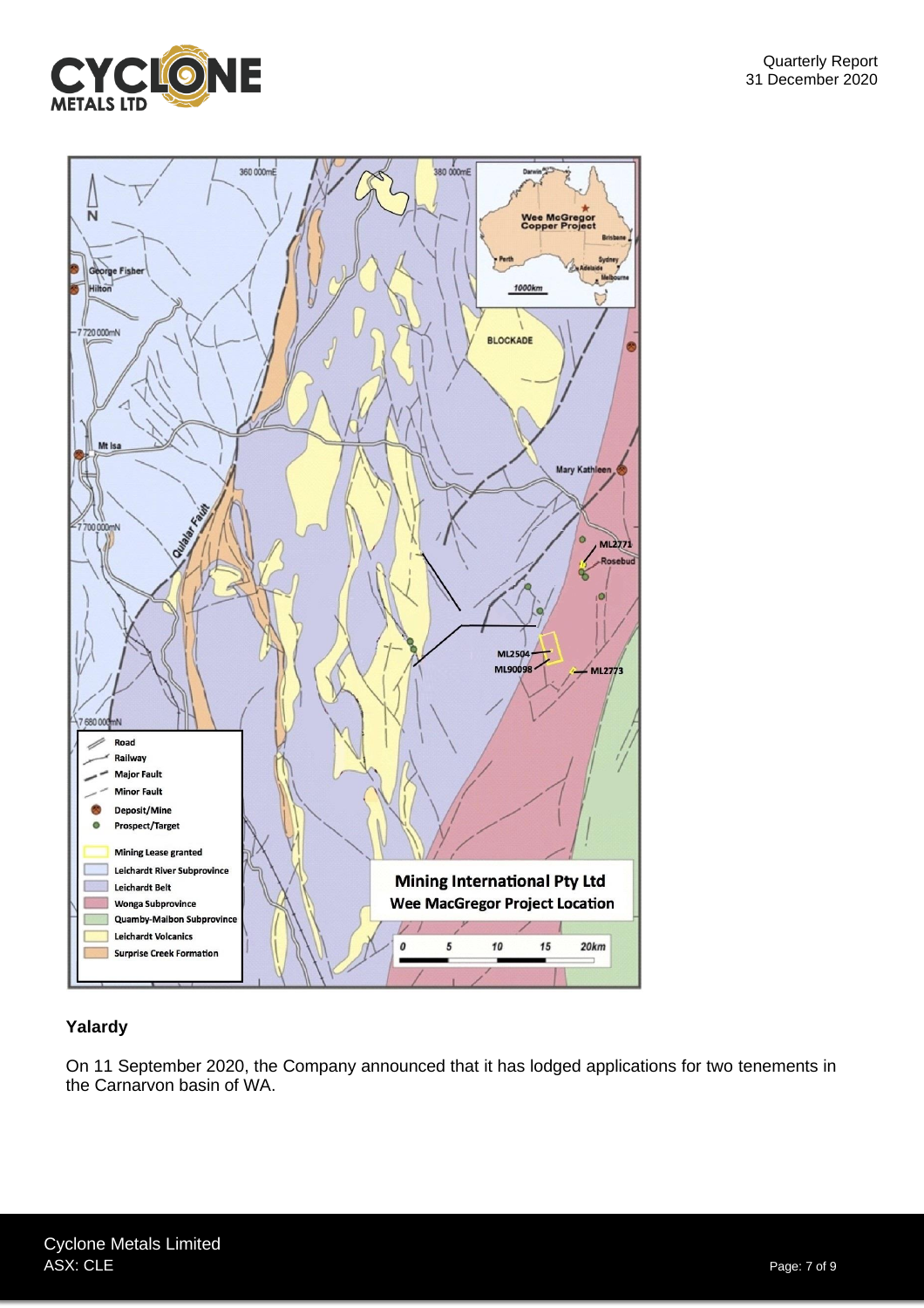

The tenement applications (E 09/2441 and E 09/2442) cover a combined 297 graticular blocks or a total of 914.5 square kilometers starting approximately 33km east of the Overlander roadhouse near the turnoff to Shark Bay (refer figure 3).



Figure 3 – Yalardy Project Location

Recent geochemical sampling over the areas known as "Dogger" and "Sebastian" have identified two rare earth element (REE) anomalies coincident with identified geophysical anomalies that indicate potential for the existence of a buried diatreme beneath the geologically recent sedimentary cover sequences (refer ASX announcement 11 September 2020).

The southern gravity anomaly (Sebastian) presents as a deep gravity low with a coincident void in the TMI magnetics. The density depression and coincident magnetic low can be interpreted as a possible buried diatreme structure with similar dimensions to the Mt Weld REE deposit in the north eastern goldfields of WA. This presents an opportunity for a new REE discovery as the structural environment and geophysical indications may suggest a potential carbonatite source similar to that found at Mt Weld.

The presence of a buried diatreme may also bs a potential host to several different mineralisation possibilities.

These applications continue to progress through the DMIRS towards grant upon which reconnaissance exploration and project planning will commence.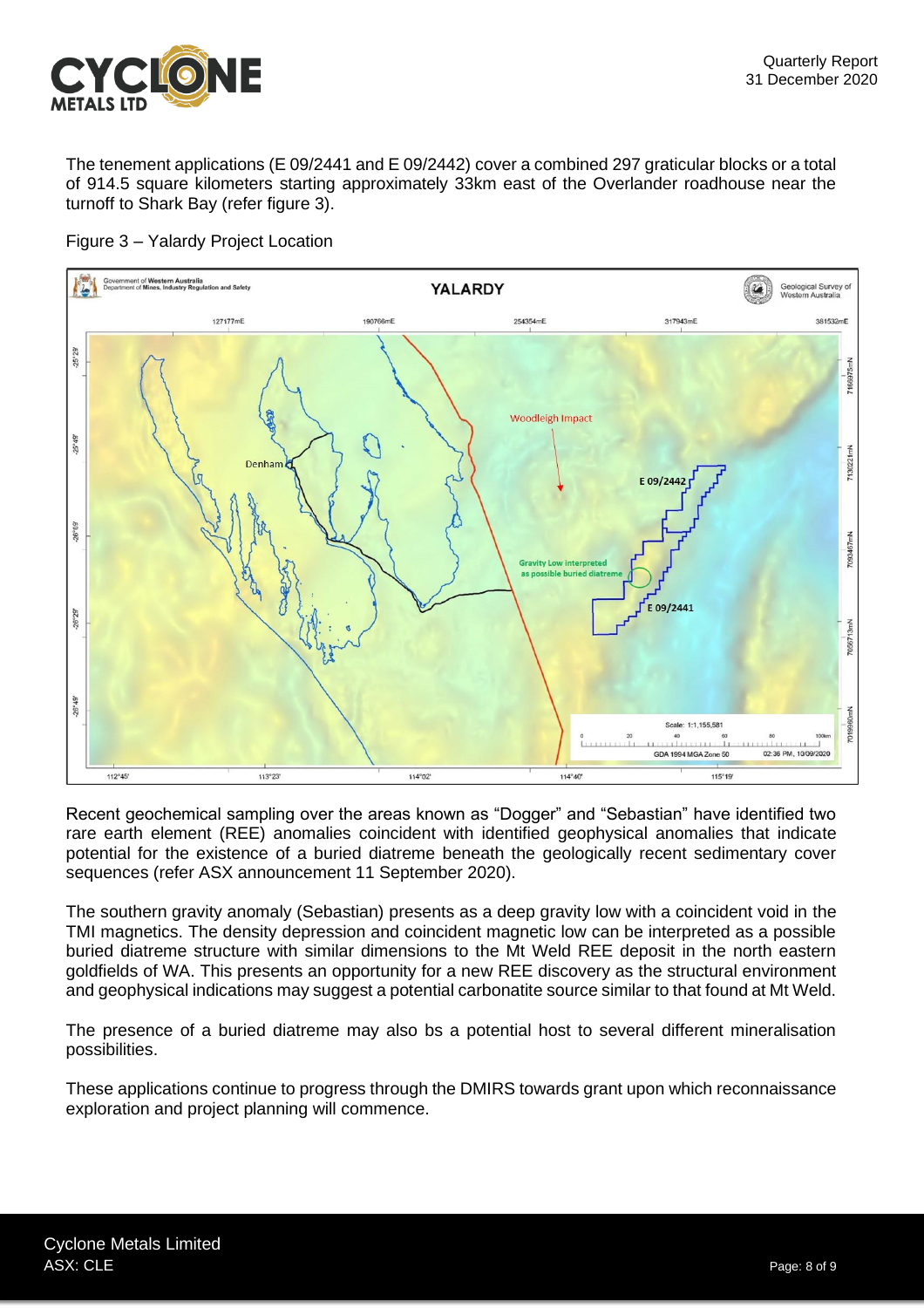

Announcement authorised for release by the Board of Cyclone Metals.

# **APPENDIX 1 : TENEMENT STATUS**

The mining tenements held at the end of each quarter, acquired and disposed of during the quarter and their location:

| <b>Tenement reference</b>   | <b>Project &amp; Location</b> | <b>Acquired</b><br><i>interest</i><br>during the<br>quarter | <b>Disposed</b><br><i>interest</i><br>during the<br>quarter | <b>Interest</b><br>at the<br>end of<br>quarter |
|-----------------------------|-------------------------------|-------------------------------------------------------------|-------------------------------------------------------------|------------------------------------------------|
| Kukuna Project - EL 22/2012 | Kukuna - Sierra Leone         |                                                             |                                                             | 100%                                           |
| ML 900981                   | Wee MacGregor - Queensland    |                                                             |                                                             | 100%                                           |
| ML 2504 1                   | Wee MacGregor - Queensland    |                                                             |                                                             | 100%                                           |
| ML 2771                     | Wee MacGregor - Queensland    |                                                             |                                                             | 100%                                           |
| ML 2773 <sup>1</sup>        | Wee MacGregor - Queensland    |                                                             |                                                             | 100%                                           |
| E09/2441 $2$                | Yalardy - Western Australia   |                                                             |                                                             |                                                |
| E09/2442 <sup>2</sup>       | Yalardy - Western Australia   |                                                             |                                                             |                                                |

<sup>1</sup> Subject to the Cohiba (Cobalt X) Farm-in agreement, refer to ASX March 2017 Quarterly Report for details.

<sup>2</sup> Applications pending

There were no mining tenements with beneficial interest earned/lost in farm-in/farm-out agreements at the end of the quarter.

For further information please contact:

Investor Relations **Follow** us



+61 (0) 8 9380 9555 @cyclonemetals

ir@cyclonemetals.com cyclone-metals

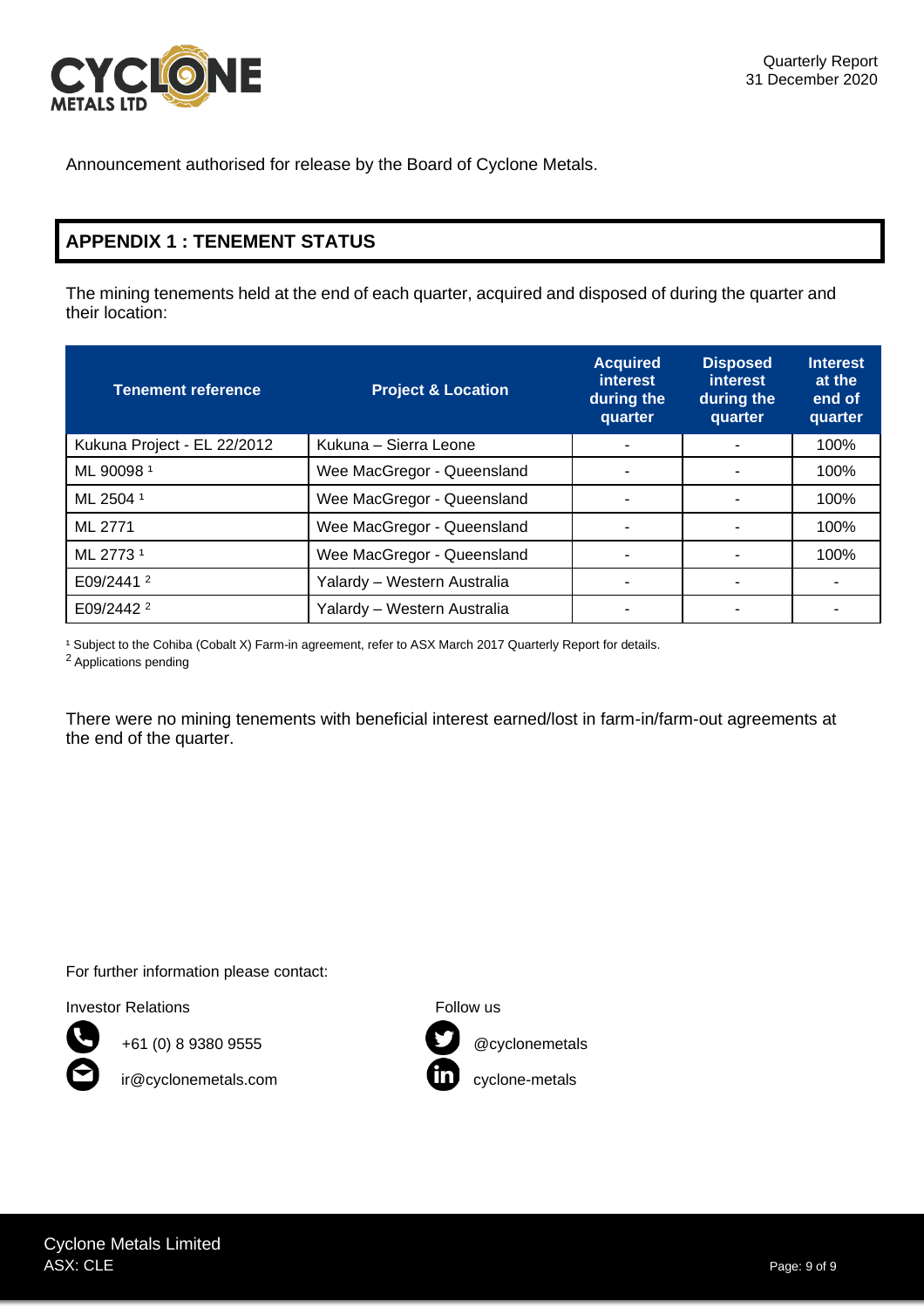# **Appendix 5B**

# **Mining exploration entity or oil and gas exploration entity quarterly cash flow report**

| Name of entity                           |                  |  |
|------------------------------------------|------------------|--|
| Cyclone Metals Limited                   |                  |  |
| ABN<br>Quarter ended ("current quarter") |                  |  |
| 71 095 047 920                           | 31 December 2020 |  |

|     | <b>Consolidated statement of cash flows</b>                 | <b>Current quarter</b><br>\$A'000 | Year to date<br>(6 months)<br>\$A'000 |
|-----|-------------------------------------------------------------|-----------------------------------|---------------------------------------|
| 1.  | Cash flows from operating activities                        |                                   |                                       |
| 1.1 | Receipts from customers                                     |                                   | 11                                    |
| 1.2 | Payments for                                                |                                   |                                       |
|     | exploration & evaluation<br>(a)                             | (143)                             | (226)                                 |
|     | development<br>(b)                                          |                                   |                                       |
|     | production<br>(c)                                           |                                   |                                       |
|     | staff costs<br>(d)                                          | (13)                              | (20)                                  |
|     | administration and corporate costs<br>(e)                   | (707)                             | (903)                                 |
| 1.3 | Dividends received (see note 3)                             |                                   |                                       |
| 1.4 | Interest received                                           |                                   |                                       |
| 1.5 | Interest and other costs of finance paid                    | 2                                 | 3                                     |
| 1.6 | Income taxes paid                                           | (260)                             | (260)                                 |
| 1.7 | Government grants and tax incentives                        |                                   |                                       |
| 1.8 | Other (transfer funds from non-restricted to<br>restricted) | (5)                               | (5)                                   |
| 1.9 | Net cash from / (used in) operating<br>activities           | (1, 126)                          | (1,400)                               |

| 2.  |     | Cash flows from investing activities |       |      |
|-----|-----|--------------------------------------|-------|------|
| 2.1 |     | Payments to acquire or for:          |       |      |
|     | (a) | entities                             | -     |      |
|     | (b) | tenements                            | (280) | 325' |
|     | (C) | property, plant and equipment        | -     |      |
|     | (d) | exploration & evaluation             | ۰     |      |
|     | (e) | investments                          | (30)  | (30) |
|     | (f) | other non-current assets             | ٠     |      |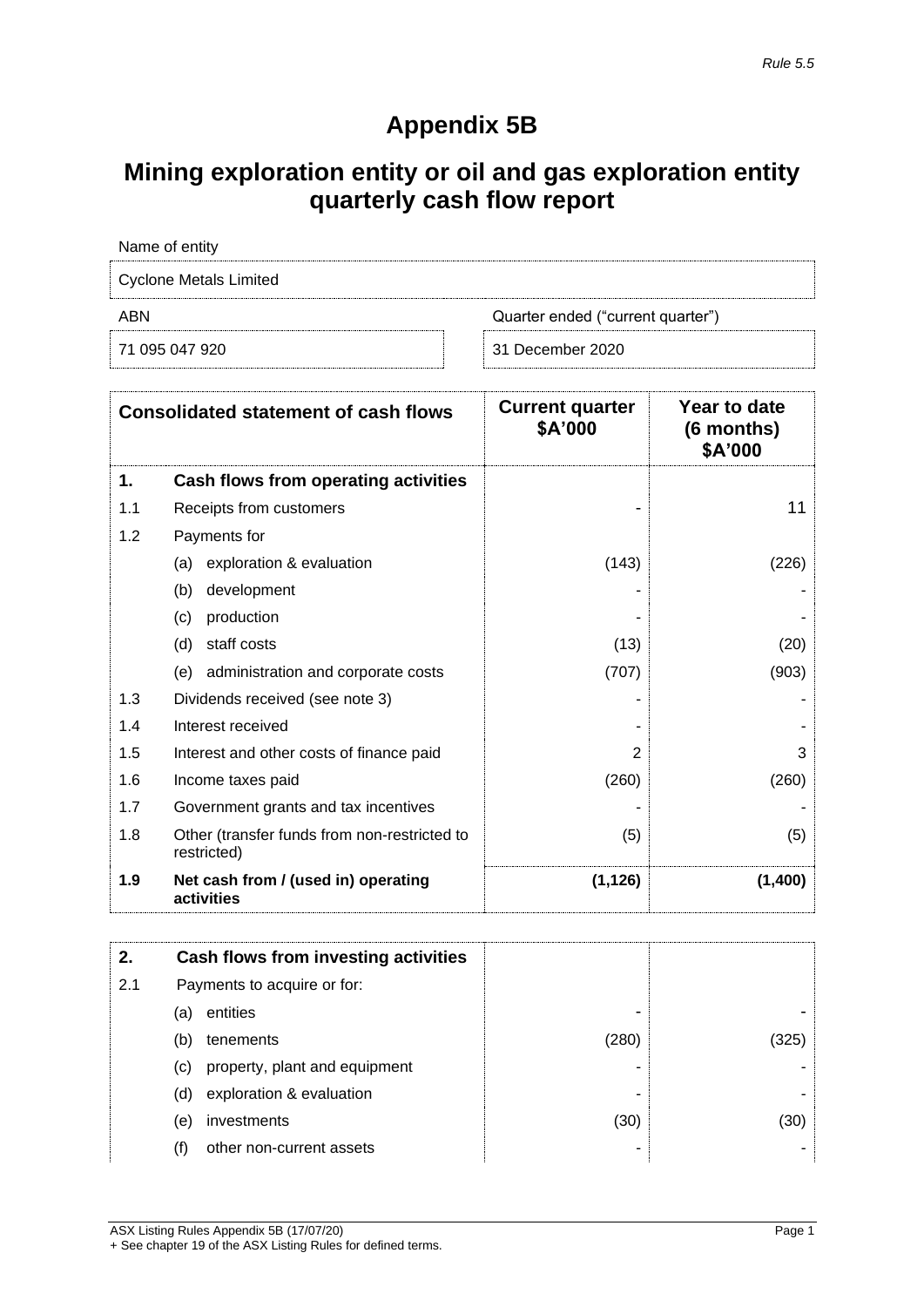|     | <b>Consolidated statement of cash flows</b>       | <b>Current quarter</b><br>\$A'000 | Year to date<br>$(6$ months)<br>\$A'000 |
|-----|---------------------------------------------------|-----------------------------------|-----------------------------------------|
| 2.2 | Proceeds from the disposal of:                    |                                   |                                         |
|     | entities<br>(a)                                   |                                   |                                         |
|     | (b)<br>tenements                                  |                                   |                                         |
|     | (c)<br>property, plant and equipment              |                                   |                                         |
|     | (d)<br>investments                                |                                   | 12                                      |
|     | (e)<br>other non-current assets                   |                                   |                                         |
| 2.3 | Cash flows from loans to other entities           |                                   |                                         |
| 2.4 | Dividends received (see note 3)                   |                                   |                                         |
| 2.5 | Other (provide details if material)               |                                   |                                         |
| 2.6 | Net cash from / (used in) investing<br>activities | (310)                             | (343)                                   |

| 3.   | Cash flows from financing activities                                                       |       |       |
|------|--------------------------------------------------------------------------------------------|-------|-------|
| 3.1  | Proceeds from issues of equity securities<br>(excluding convertible debt securities)       | 3,040 | 3,166 |
| 3.2  | Proceeds from issue of convertible debt<br>securities                                      |       |       |
| 3.3  | Proceeds from exercise of options                                                          |       | 60    |
| 3.4  | Transaction costs related to issues of equity<br>securities or convertible debt securities | (161) | (169) |
| 3.5  | Proceeds from borrowings                                                                   |       |       |
| 3.6  | Repayment of borrowings                                                                    |       |       |
| 3.7  | Transaction costs related to loans and<br>borrowings                                       |       |       |
| 3.8  | Dividends paid                                                                             |       |       |
| 3.9  | Other (provide details if material)                                                        |       |       |
| 3.10 | Net cash from / (used in) financing<br>activities                                          | 2,879 | 3,057 |

|     | Net increase / (decrease) in cash and<br>cash equivalents for the period |          |         |
|-----|--------------------------------------------------------------------------|----------|---------|
| 4.1 | Cash and cash equivalents at beginning of<br>period                      | 109      | 238     |
| 4.2 | Net cash from / (used in) operating<br>activities (item 1.9 above)       | (1, 126) | (1,400) |
| 4.3 | Net cash from / (used in) investing activities<br>(item 2.6 above)       | (310)    | (343)   |
| 4.4 | Net cash from / (used in) financing activities<br>item 3.10 above)       | 2,879    | 3.057   |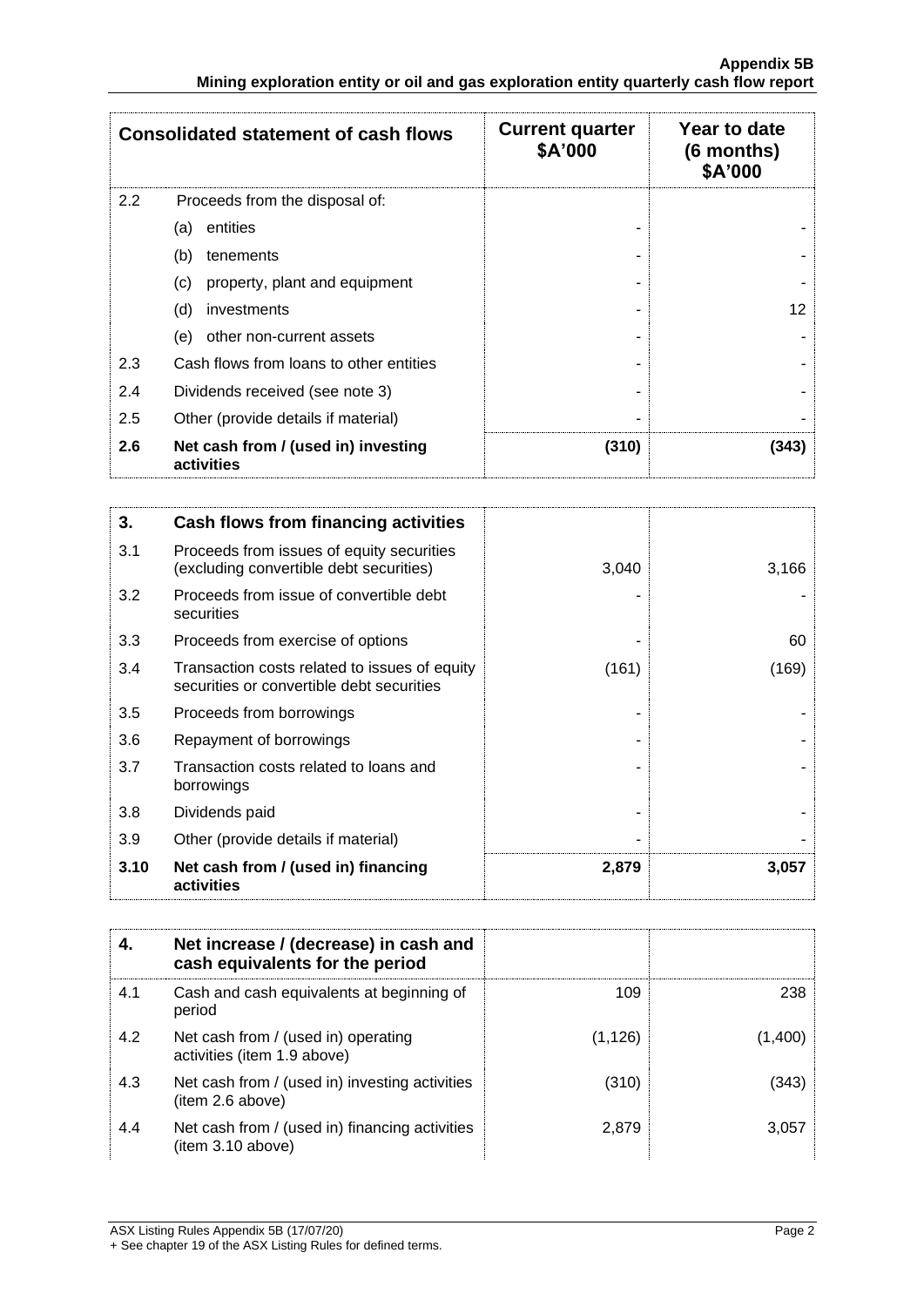|     | <b>Consolidated statement of cash flows</b>          | <b>Current quarter</b><br>\$A'000 | Year to date<br>(6 months)<br>\$A'000 |
|-----|------------------------------------------------------|-----------------------------------|---------------------------------------|
| 4.5 | Effect of movement in exchange rates on<br>cash held |                                   |                                       |
| 4.6 | Cash and cash equivalents at end of<br>period        | 1,552                             | 1.552                                 |

| 5.  | Reconciliation of cash and cash<br>equivalents<br>at the end of the quarter (as shown in the<br>consolidated statement of cash flows) to the<br>related items in the accounts | <b>Current quarter</b><br>\$A'000 | <b>Previous quarter</b><br>\$A'000 |
|-----|-------------------------------------------------------------------------------------------------------------------------------------------------------------------------------|-----------------------------------|------------------------------------|
| 5.1 | <b>Bank balances</b>                                                                                                                                                          | 1.552                             | 109                                |
| 5.2 | Call deposits                                                                                                                                                                 |                                   |                                    |
| 5.3 | <b>Bank overdrafts</b>                                                                                                                                                        |                                   |                                    |
| 5.4 | Other (provide details)                                                                                                                                                       | -                                 |                                    |
| 5.5 | Cash and cash equivalents at end of<br>quarter (should equal item 4.6 above)                                                                                                  | 1.552                             | 109                                |

| 6.  | Payments to related parties of the entity and their<br>associates                                                                                           | <b>Current quarter</b><br><b>\$A'000</b> |
|-----|-------------------------------------------------------------------------------------------------------------------------------------------------------------|------------------------------------------|
| 6.1 | Aggregate amount of payments to related parties and their<br>associates included in item 1                                                                  | 257                                      |
| 6.2 | Aggregate amount of payments to related parties and their<br>associates included in item 2                                                                  | 25                                       |
|     | Note: if any amounts are shown in items 6.1 or 6.2, your quarterly activity report must include a description of, and an<br>explanation for, such payments. |                                          |

Payments included in item 6.1 relates to the payment Executive Director salaries and Non-Executive Director fees

Payments included in item 3.4 includes commission on the October Placement and December Placement paid to Director-related entities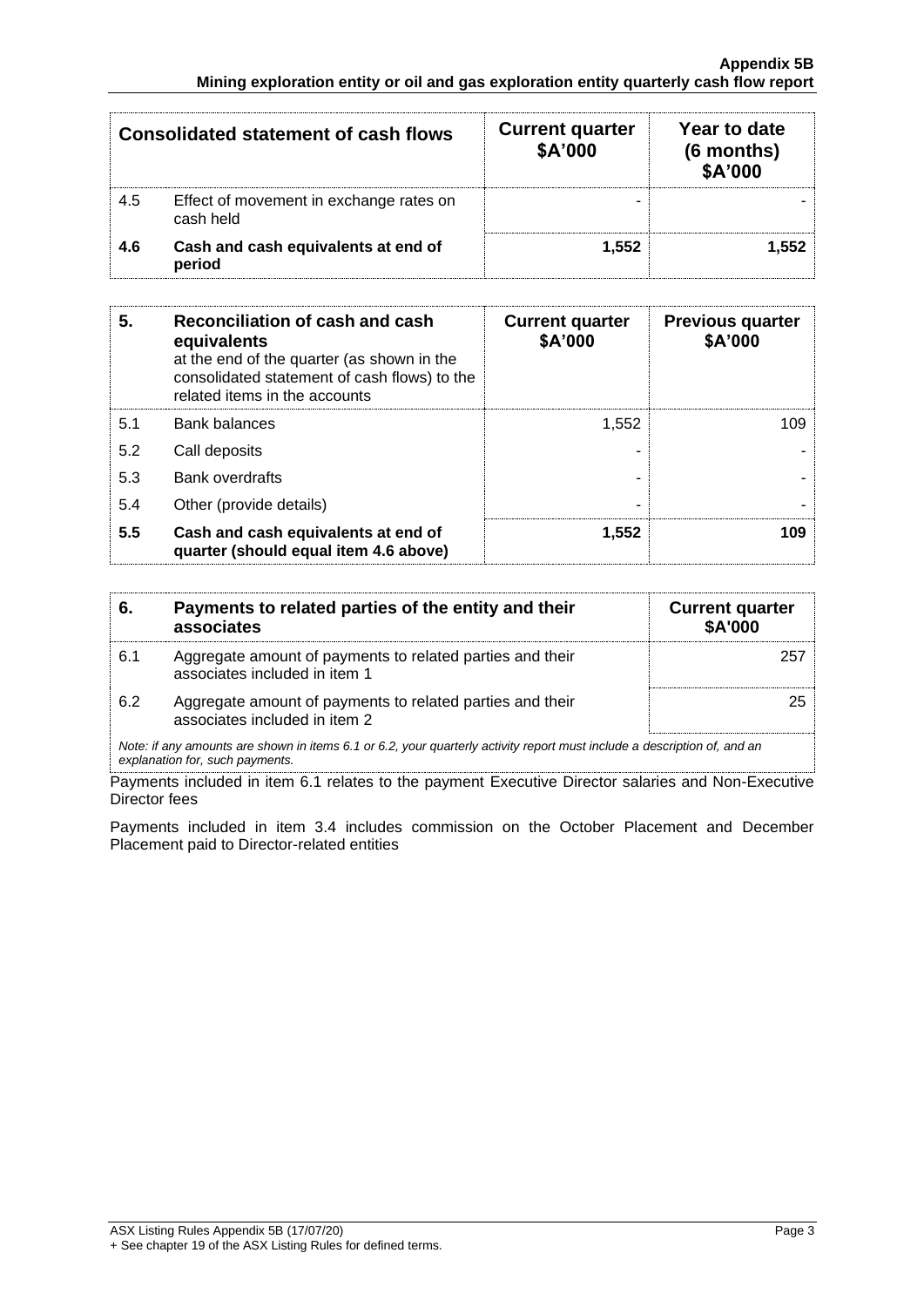| 7.                                                                                                                                                                                                                                                                                                       | <b>Financing facilities</b><br>Note: the term "facility' includes all forms of financing<br>arrangements available to the entity.<br>Add notes as necessary for an understanding of the<br>sources of finance available to the entity.                                                                                                                                                                                                                                                                                                                                                                                           | <b>Total facility</b><br>amount at quarter<br>end<br>\$A'000 | Amount drawn at<br>quarter end<br>\$A'000 |
|----------------------------------------------------------------------------------------------------------------------------------------------------------------------------------------------------------------------------------------------------------------------------------------------------------|----------------------------------------------------------------------------------------------------------------------------------------------------------------------------------------------------------------------------------------------------------------------------------------------------------------------------------------------------------------------------------------------------------------------------------------------------------------------------------------------------------------------------------------------------------------------------------------------------------------------------------|--------------------------------------------------------------|-------------------------------------------|
| 7.1                                                                                                                                                                                                                                                                                                      | Loan facilities                                                                                                                                                                                                                                                                                                                                                                                                                                                                                                                                                                                                                  |                                                              |                                           |
| 7.2                                                                                                                                                                                                                                                                                                      | Credit standby arrangements                                                                                                                                                                                                                                                                                                                                                                                                                                                                                                                                                                                                      |                                                              |                                           |
| 7.3                                                                                                                                                                                                                                                                                                      | Other (please specify)                                                                                                                                                                                                                                                                                                                                                                                                                                                                                                                                                                                                           | 15,000                                                       | 1,200                                     |
| 7.4                                                                                                                                                                                                                                                                                                      | <b>Total financing facilities</b>                                                                                                                                                                                                                                                                                                                                                                                                                                                                                                                                                                                                | 15,000                                                       | 1,200                                     |
| 7.5                                                                                                                                                                                                                                                                                                      | Unused financing facilities available at quarter end                                                                                                                                                                                                                                                                                                                                                                                                                                                                                                                                                                             |                                                              |                                           |
| 7.6                                                                                                                                                                                                                                                                                                      | Include in the box below a description of each facility above, including the lender, interest<br>rate, maturity date and whether it is secured or unsecured. If any additional financing<br>facilities have been entered into or are proposed to be entered into after quarter end,<br>include a note providing details of those facilities as well.                                                                                                                                                                                                                                                                             |                                                              |                                           |
| On 31 July 2019, the Company entered into a Convertible Note Agreement with Winance<br>Investment LLC (Winance) of which A\$1.2m (1,200 convertible notes of which 720 were<br>subject to shareholder approval, which was subsequently received on 11 February 2020)<br>was drawn down on 8 August 2019. |                                                                                                                                                                                                                                                                                                                                                                                                                                                                                                                                                                                                                                  |                                                              |                                           |
|                                                                                                                                                                                                                                                                                                          | The face value of each convertible note is AU\$1,000 and are non-interest bearing. The<br>notes are convertible to a variable number of ordinary shares at the option of the holder of<br>the notes any time after issue. If not converted the notes mature and are repayable twenty-<br>four (24) months after the issue date. The conversion price for each convertible note is the<br>lower of an 10% discount from the lowest VWAP over twelve (12) days prior to the<br>conversion date rounded down to the nearest 100th, provided that the conversion price<br>shall not in any case be lower than \$0.005 (floor price). |                                                              |                                           |
|                                                                                                                                                                                                                                                                                                          | Further drawdowns of drawdowns of A\$13.8m are at the Company's election available in<br>tranches of A\$500k each upon full conversion of the notes from the previous drawdown,<br>subject to a cooling off period calculated based on the value of the tranche and average<br>trading volumes during the preceding 60-day period and prior approval by CFE's<br>shareholders.                                                                                                                                                                                                                                                   |                                                              |                                           |
|                                                                                                                                                                                                                                                                                                          | Refer to ASX announcement dated 31 July 2019 for material terms and conditions.                                                                                                                                                                                                                                                                                                                                                                                                                                                                                                                                                  |                                                              |                                           |
|                                                                                                                                                                                                                                                                                                          | As at 31 December 2020, Winance had 10 convertible notes remaining.                                                                                                                                                                                                                                                                                                                                                                                                                                                                                                                                                              |                                                              |                                           |

| 8.  | Estimated cash available for future operating activities                                       | \$A'000              |
|-----|------------------------------------------------------------------------------------------------|----------------------|
| 8.1 | Net cash from / (used in) operating activities (item 1.9)                                      | (1,126)              |
| 8.2 | (Payments for exploration & evaluation classified as investing<br>activities) (item $2.1(d)$ ) |                      |
| 8.3 | Total relevant outgoings (item $8.1 +$ item $8.2$ )                                            | (1,126)              |
| 8.4 | Cash and cash equivalents at quarter end (item 4.6)                                            | 1,543                |
| 8.5 | Unused finance facilities available at quarter end (item 7.5)                                  | $\mathbf{r}^{\star}$ |
| 8.6 | Total available funding (item $8.4 +$ item $8.5$ )                                             | 1.543                |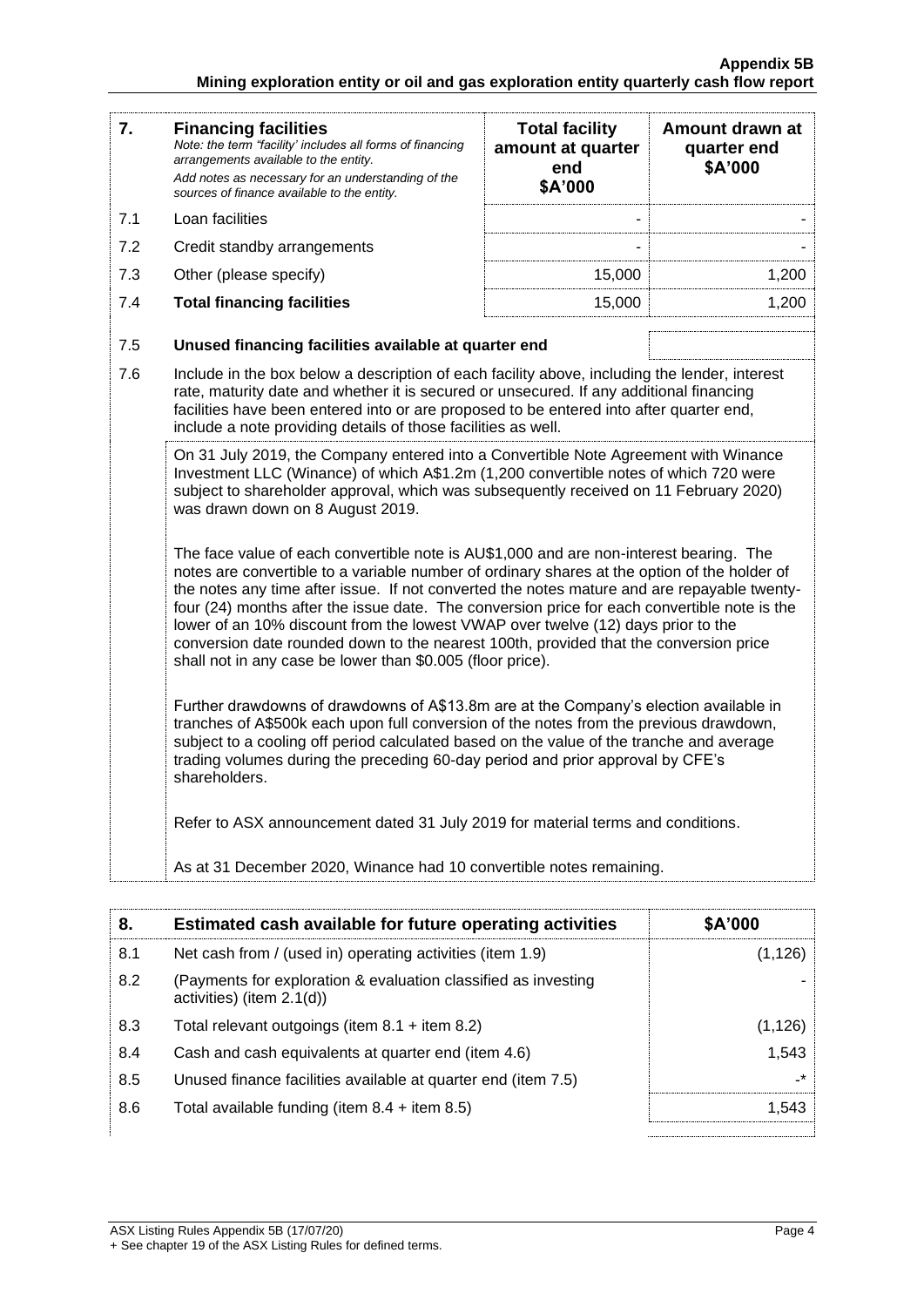| 8.7 | Estimated quarters of funding available (item 8.6 divided by<br>1.38<br>item 8.3)                                                                                                                                                                                                                                                                                                                                                      |
|-----|----------------------------------------------------------------------------------------------------------------------------------------------------------------------------------------------------------------------------------------------------------------------------------------------------------------------------------------------------------------------------------------------------------------------------------------|
|     | Note: if the entity has reported positive relevant outgoings (ie a net cash inflow) in item 8.3, answer item 8.7 as "N/A".<br>Otherwise, a figure for the estimated quarters of funding available must be included in item 8.7.                                                                                                                                                                                                        |
|     | * Refer to section 7 for details on further drawdowns on the Winance facility.                                                                                                                                                                                                                                                                                                                                                         |
| 8.8 | If item 8.7 is less than 2 quarters, please provide answers to the following questions:                                                                                                                                                                                                                                                                                                                                                |
|     | 8.8.1<br>Does the entity expect that it will continue to have the current level of net operating<br>cash flows for the time being and, if not, why not?                                                                                                                                                                                                                                                                                |
|     | No. Expenditure in the current quarter reported under net cash used in operating activities<br>is not representative of the Company's current level of net operating cash flows. This figure<br>was higher in the current quarter as a result of the payment to creditors for debts incurred.                                                                                                                                          |
|     | 8.8.2<br>Has the entity taken any steps, or does it propose to take any steps, to raise further<br>cash to fund its operations and, if so, what are those steps and how likely does it<br>believe that they will be successful?                                                                                                                                                                                                        |
|     | Yes. Following the payment of instalment payments to the ATO, the Company has received<br>approval from the ATO regarding the release of 17,000,000 shares in Cauldron<br>Energy Ltd (ASX: CXU) which was previously secured against the ATO debt. The<br>Company is seeking to sell these shares which will bring funding of approximately<br>\$510k into the Company. In addition, the Company continues to seek funding<br>options. |
|     | 8.8.3<br>Does the entity expect to be able to continue its operations and to meet its business<br>objectives and, if so, on what basis?                                                                                                                                                                                                                                                                                                |
|     | Yes. The Directors believe that it is reasonably foreseeable that the Company will continue<br>as a going concern based on the following factors:                                                                                                                                                                                                                                                                                      |
|     | Raising additional funds (as outlined above)<br>٠<br>Continued support from external creditors allowing for the deferred payment of<br>٠<br>certain liabilities<br>Engagement with the ATO regarding the outstanding debt<br>٠<br>Realisation of certain of the Company's unencumbered financial assets through the<br>٠<br>sale of its listed shares (if required)                                                                    |
|     | Note: where item 8.7 is less than 2 quarters, all of questions 8.8.1, 8.8.2 and 8.8.3 above must be answered.                                                                                                                                                                                                                                                                                                                          |